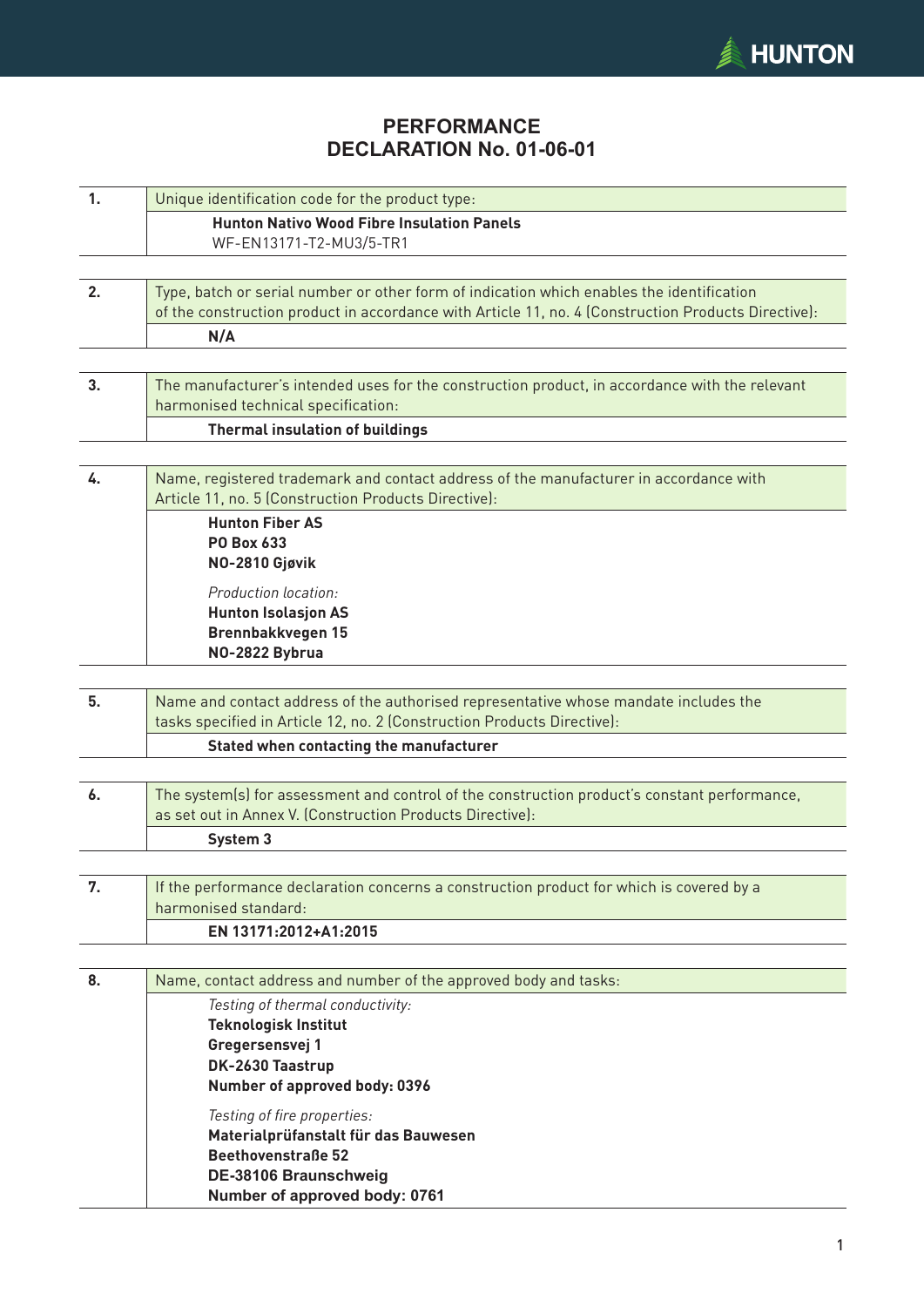

| 9.  | If the performance declaration concerns a construction product for which a European technical<br>assessment has been issued: |                                  |                                              |  |  |
|-----|------------------------------------------------------------------------------------------------------------------------------|----------------------------------|----------------------------------------------|--|--|
|     | N/A                                                                                                                          |                                  |                                              |  |  |
| 10. | Declared performance:                                                                                                        |                                  |                                              |  |  |
|     | Tab. 1: Performances                                                                                                         |                                  |                                              |  |  |
|     | <b>Relevant properties</b>                                                                                                   | Performance                      | <b>Harmonised technical</b><br>specification |  |  |
|     | Thermal conductivity ID (23 °C/50 %)                                                                                         | 0.038 W/m*K                      |                                              |  |  |
|     | Thermal resistance R                                                                                                         | Thicknesses and R,<br>see Tab. 2 |                                              |  |  |
|     | Reaction to fire                                                                                                             | Class E                          |                                              |  |  |
|     | Tensile strength perpendicular to the<br>surface                                                                             | TR <sub>1</sub>                  |                                              |  |  |
|     | Tensile strength parallel to the surface                                                                                     | <b>NPD</b>                       |                                              |  |  |
|     | Thickness class                                                                                                              | T2; thicknesses,<br>see Tab. 2   |                                              |  |  |
|     | Longevity of thermal resistance<br>with aging/degradation                                                                    | <b>NPD</b>                       |                                              |  |  |
|     | Longevity of resistance to fire<br>with aging/degradation                                                                    | <b>NPD</b>                       |                                              |  |  |
|     | Short-term water absorption                                                                                                  | <b>NPD</b>                       |                                              |  |  |
|     | Water vapour resistance factor µ                                                                                             | 5.3 (wet/dry)                    | NS-EN 13171:2012+A1:2015                     |  |  |
|     | Emissions of hazardous substances or<br>radiation                                                                            | <b>NPD</b>                       |                                              |  |  |
|     | Air flow resistance                                                                                                          | <b>NPD</b>                       |                                              |  |  |
|     | Continuous smouldering                                                                                                       | <b>NPD</b>                       |                                              |  |  |
|     | Sound absorption                                                                                                             | <b>NPD</b>                       |                                              |  |  |
|     | Reaction to fire in standardised setup<br>simulating end-use                                                                 | <b>NPD</b>                       |                                              |  |  |
|     | Dimensional stability                                                                                                        | <b>NPD</b>                       |                                              |  |  |
|     | Compressibility                                                                                                              | <b>NPD</b>                       |                                              |  |  |
|     | Properties during compression                                                                                                | <b>NPD</b>                       |                                              |  |  |
|     | Point load                                                                                                                   | <b>NPD</b>                       |                                              |  |  |
|     | Dynamic stiffness                                                                                                            | <b>NPD</b>                       |                                              |  |  |